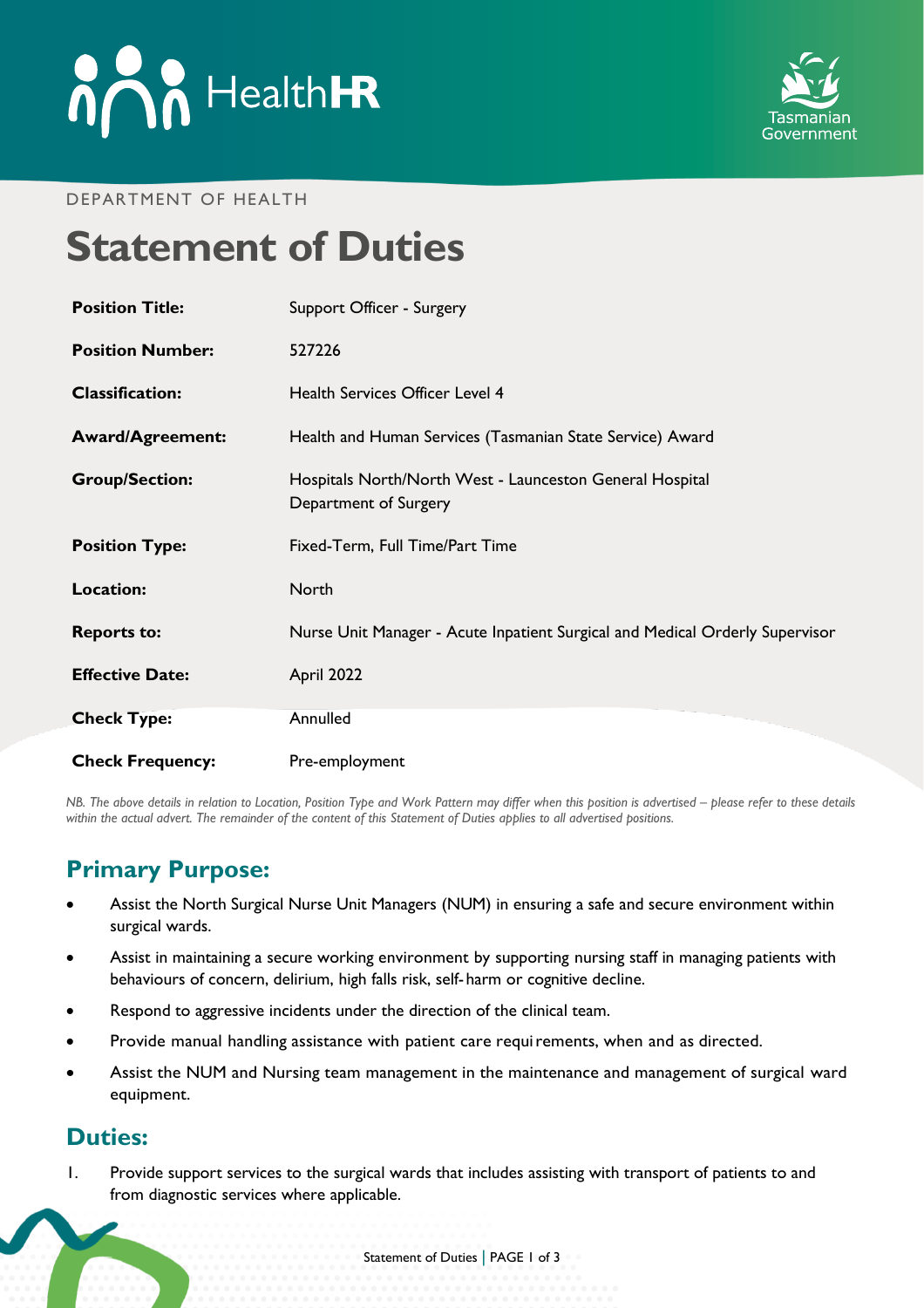

- 2. Respond to Hospital Wide Code Black calls if available afterhours.
- 3. Assist medical, nursing, and allied health staff in the manual handling of patients and general patient care requirements when directed, including lifting patients in and out of bed, lifting, positioning, and turning patients in bed by manual or mechanical means.
- 4. As directed assist in the evacuation of patients due to an internal emergency.
- 5. Assist in the maintenance and management of equipment including reporting of PULSE.
- 6. Actively participate in and contribute to the organisation's Quality & Safety and Work Health & Safety processes, including in the development and implementation of safety systems, improvement initiatives and related training.
- 7. The incumbent can expect to be allocated duties, not specifically mentioned in this document, that are within the capacity, qualifications and experience normally expected from persons occupying positions at this classification level.

### **Key Accountabilities and Responsibilities:**

The Support Officer - Surgery is directly responsible to the NUM, or the Registered Nurse in charge of the shift, for the provision of support services to surgical wards.

The occupant of this role is responsible for:

- Assisting to maintain a safe and secure working environment within surgical wards.
- Operating under direction of the clinical lead in the management of aggressive incidents.
- Maintaining a high standard of support services provision in accordance with established policies, guidelines and procedures.
- Working collaboratively with staff from all other areas of the hospital and establishing successful working relationships.
- Where applicable, exercising delegations in accordance with a range of Acts, Regulations, Awards, administrative authorities and functional arrangements as mandated by Statutory office holders including the Secretary and Head of State Service. The relevant Unit Manager can provide details to the occupant of delegations applicable to this position.
- Complying at all times with policy and protocol requirements, including those relating to mandatory education, training and assessment.

### **Pre-employment Conditions:**

The Head of the State Service has determined that the person nominated for this job is to satisfy a pre-employment check before taking up the appointment, on promotion or transfer. The following checks are to be conducted:

- 1. Conviction checks in the following areas:
	- a. crimes of violence
	- b. sex related offences
	- c. serious drug offences
	- d. crimes involving dishonesty
- 2. Identification check
- 3. Disciplinary action in previous employment check.